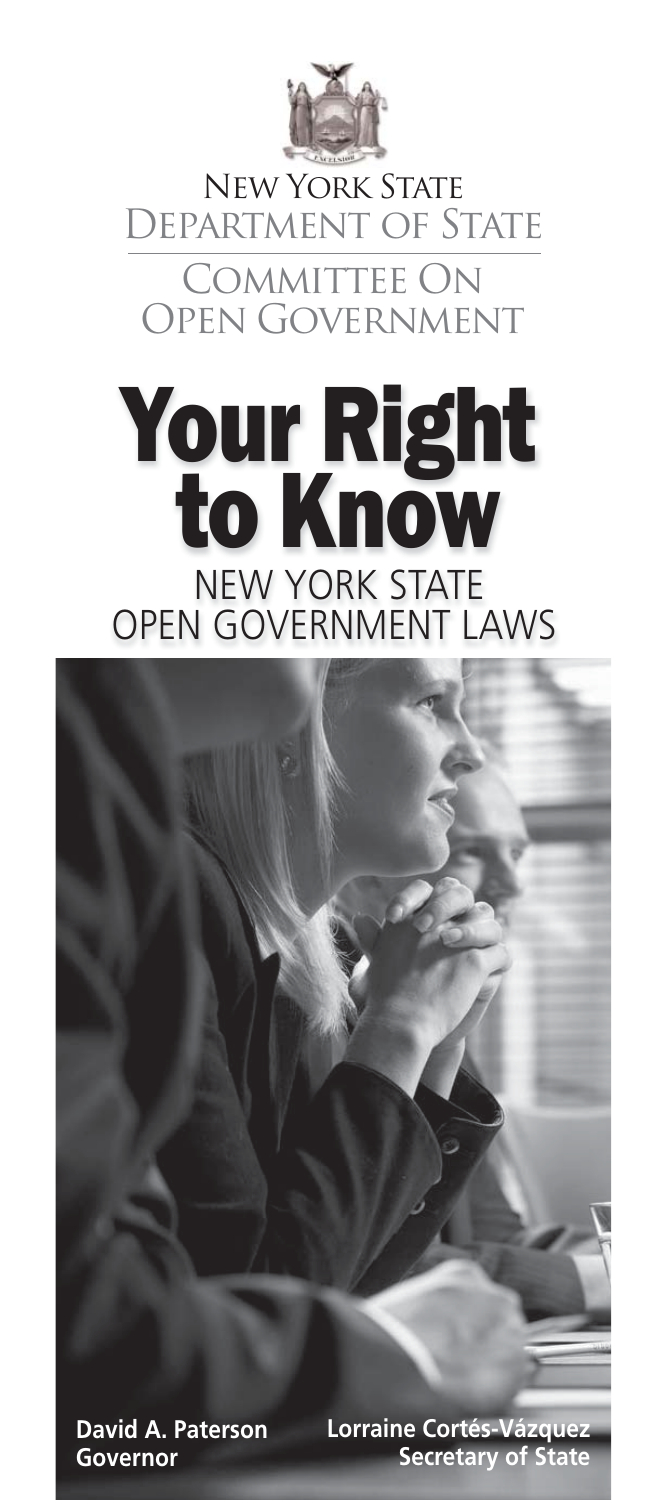## **Committee on Open Government**

- **Freedom of Information Law**
- **Open Meetings Law**
- **Personal Privacy Protection Law**

Laura L. Anglin Tedra L. Cobb Lorraine A. Cortés-Vázquez John C. Egan Stewart F. Hancock III Michelle K. Rea Dominick Tocci

Robert J. Freeman, Executive Director

## *The Committee*

The Committee on Open Government is responsible for overseeing the implementation of the Freedom of Information Law (Public Officers Law, sections 84-90) and the Open Meetings Law (Public Officers Law, sections 100-111). The Freedom of Information Law governs rights of access to government records, while the Open Meetings Law concerns the conduct of meetings of public bodies and the right to attend those meetings. The committee also administers the Personal Privacy Protection Law.

 The committee is composed of 11 members, 5 from government and 6 from the public. The five government members are the Lieutenant Governor, the Secretary of State, whose office acts as secretariat for the committee, the Commissioner of General Services, the Director of the Budget, and one elected local government official appointed by the Governor. Of the six public members, at least two must be or have been representatives of the news media.

 The Freedom of Information Law directs the committee to furnish advice to agencies, the public and the news media, issue regulations and report its observations and recommendations to the Governor and the Legislature annually. Similarly, under the Open Meetings Law, the committee issues advisory opinions, reviews the operation of the law and reports its findings and recommendations annually to the Legislature.

 When questions arise under either the Freedom of Information Law or the Open Meetings Law, the committee can provide written or oral advice and attempt to resolve controversies in which rights may be unclear. Since its creation in 1974, nearly 20,000 written advisory opinions have been prepared by the committee at the request of government, the public and the news media. In addition, several thousand oral opinions have been provided by telephone.

 If you need advice regarding either the Freedom of Information Law or the Open Meetings Law, feel free to write to: Committee on Open Government

NYS Department of State One Commerce Plaza 99Washington Ave Albany, NY 12231 or call (518) 474-2518 Fax (518) 474-1927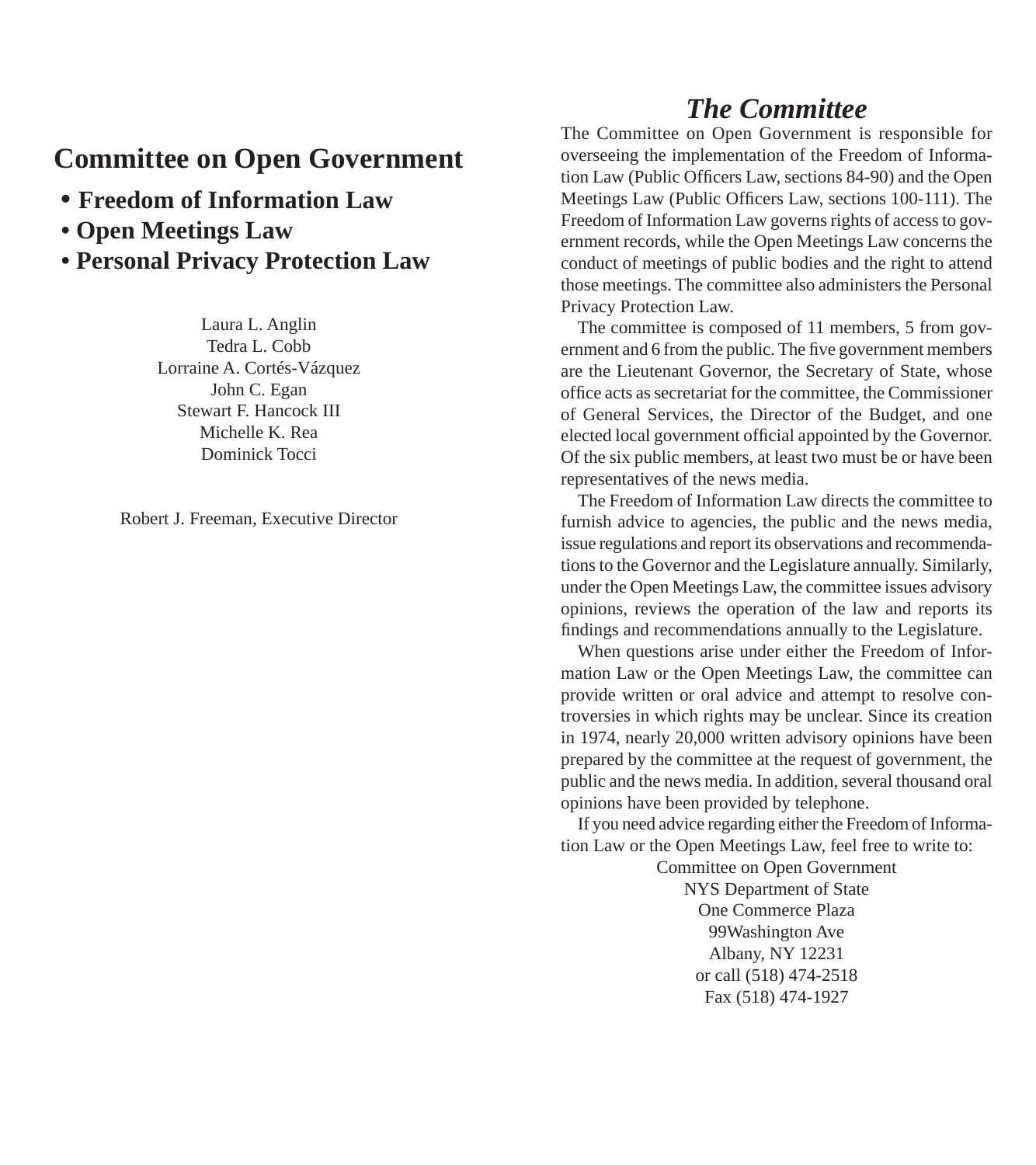In addition, the opinions prepared since early 1993 that have educational or precedential value are identified by means of a series of key phrases in separate indices created in relation to the Freedom of Information Law and the Open Meetings Law. The full text of those opinions is now available through the Department of State's website. To gain direct access to the text of the opinions and open government statutes, you can search by entering "Committee on Open Government" or by using the following Internet address:

#### **http://www.dos.state.ny.us/coog/coogwww.html**

Each index to advisory opinions will be updated periodi-

cally to ensure that interested persons and government agencies will have the ability to obtain opinions recently rendered.

In addition to advisory opinions and the indices to opinions, the website also includes:

- the text of the Freedom of Information, Open Meetings and Personal Privacy Protection laws;
- the rules and regulations promulgated by the committee (21 NYCRR Part 1401);
- - *Your right to know,* this guide to the Freedom of Infor mation and Open Meetings Laws;
- *You should know,* which describes the Personal Privacy Protection Law;
- sample request for records made via e-mail;
- responses to "FAQs" (frequently asked questions);
- *Food for Thought*, issues relating to e-mail; and
- Annual Report to the Governor and the State Legislature.

# *Freedom of Information*

The Freedom of Information Law, effective January 1, 1978, reaffirms your right to know how your government operates. It provides rights of access to records reflective of governmental decisions and policies that affect the lives of every New Yorker. The law preserves the Committee on Open Government, which was created by enactment of the original Freedom of Information Law in 1974.

#### **Scope of the law**

The law defines "agency" to include all units of state and local government in New York State, including state agencies, public corporations and authorities, as well as any other governmental entities performing a governmental function for the state or for one or more units of local government in the state (section 86(3)).

 The term "agency" does not include the State Legislature or the courts. As such, for purposes of clarity, "agency" will be used hereinafter to include all entities of government in New York, except the State Legislature and the courts, both of which will be discussed later.

#### **What is a record?**

The law defines "record" as "any information kept, held, filed, produced or reproduced by, with or for an agency or the State Legislature, in any physical form whatsoever. . ." (section 86(4)). Thus it is clear that items such as tape recordings, microfilm and computer discs fall within the definition of "record." An agency is not required to create a new record or provide information in response to questions to comply with the law. However, the courts have held that an agency must provide records in the form requested if it has the ability to do so. For instance, if records are accessible on paper or on a computer tape or disk, the public may choose to obtain them either way.

#### **Accessible records**

The original statute granted rights of access to nine specified categories of records to the exclusion of all others. Therefore, unless a record conformed to one of the categories of accessible records, it was presumed deniable.

 The current law, reversing that presumption, states that all records are accessible, except records or portions of records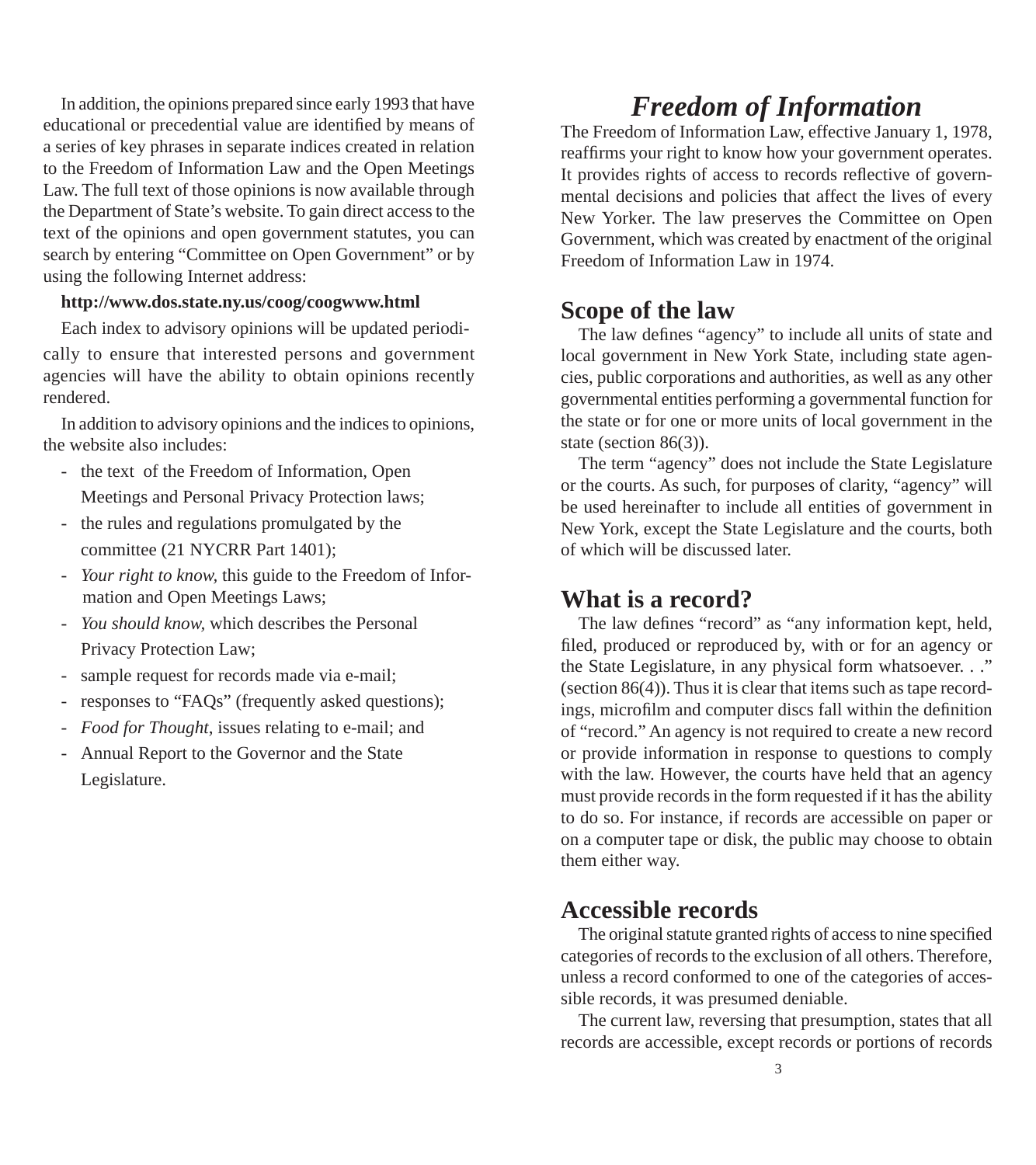that fall within one of nine categories of deniable records (section 87(2)).

Deniable records include records or portions thereof that:

(a) are specifically exempted from disclosure by state or federal statute;

 (b) would if disclosed result in an unwarranted invasion of personal privacy;

 (c) would if disclosed impair present or imminent contract awards or collective bargaining negotiations;

 (d) are trade secrets or are submitted to an agency by a commercial enterprise or derived from information obtained from a commercial enterprise and which if disclosed would cause substantial injury to the competitive position of the subject enterprise;

 (e) are compiled for law enforcement purposes and which if disclosed would:

- i. interfere with law enforcement investigations or judicial proceedings;
- ii. deprive a person of a right to a fair trial or impartial adjudication;
- iii. identify a confidential source or disclose confidential information relative to a criminal investigation; or
- iv. reveal criminal investigative techniques or procedures, except routine techniques and procedures;
- (f) could if disclosed endanger the life or safety of any person;

 (g) are inter-agency or intra-agency communications, except to the extent that such materials consist of:

- i. statistical or factual tabulations or data;
- ii. instructions to staff that affect the public;
- iii. final agency policy or determinations; or
- iv. external audits, including but not limited to audits per formed by the comptroller and the federal government;

(h) are examination questions or answers that are requested prior to the final administration of such questions; or

 (i) if disclosed, would jeopardize an agency's capacity to guarantee the security of its information technology assets, such assets encompassing both electronic information systems and infrastructures; or

 (j) are photographs, microphotographs, videotape or other recorded images prepared under authority of section eleven hundred eleven-a of the vehicle and traffic law.

 The categories of deniable records are generally directed to the effects of disclosure. They are based in great measure upon the notion that disclosure would in some instances "impair," "cause substantial injury," "interfere," "deprive," "endanger," etc. This represents a significant change from the thrust of the original enactment.

 One category of deniable records that does not deal directly with the effects of disclosure is exception (g), which deals with inter-agency and intra-agency materials. The intent of the exception is twofold. Memoranda or letters transmitted from an official of one agency to an official of another or between officials within an agency may be denied, so long as the communications (or portions thereof) are advisory in nature, such as advice, opinions or recommendations. For example, an opinion prepared by staff which may be rejected or accepted by the head of an agency need not be made available. However, the statistical or factual information, as well as the policies and determinations upon which an agency relies in carrying out its duties should be made available.

 There are also special provisions in the law regarding the protection of trade secrets and critical infrastructure information. Those provisions pertain only to state agencies and enable a person submitting records to state agencies to request that records be kept separate and apart from all other agency records on the ground that they constitute trade secrets. In addition, when a request is made for records falling within these special provisions, the submitter of such records is given notice and an opportunity to justify a claim that the records would if disclosed result in substantial injury to his or her competitive position or other harm. A member of the public requesting records may challenge such a claim.

 Generally, the law provides access to existing records. Therefore, an agency need not create a record in response to a request. Nevertheless, each agency must maintain the following records (section 87(3)):

(a) a record of the final vote of each member in every agency proceeding in which the member votes;

(b) a record setting forth the name, public office address, title and salary of every officer or employee of the agency; and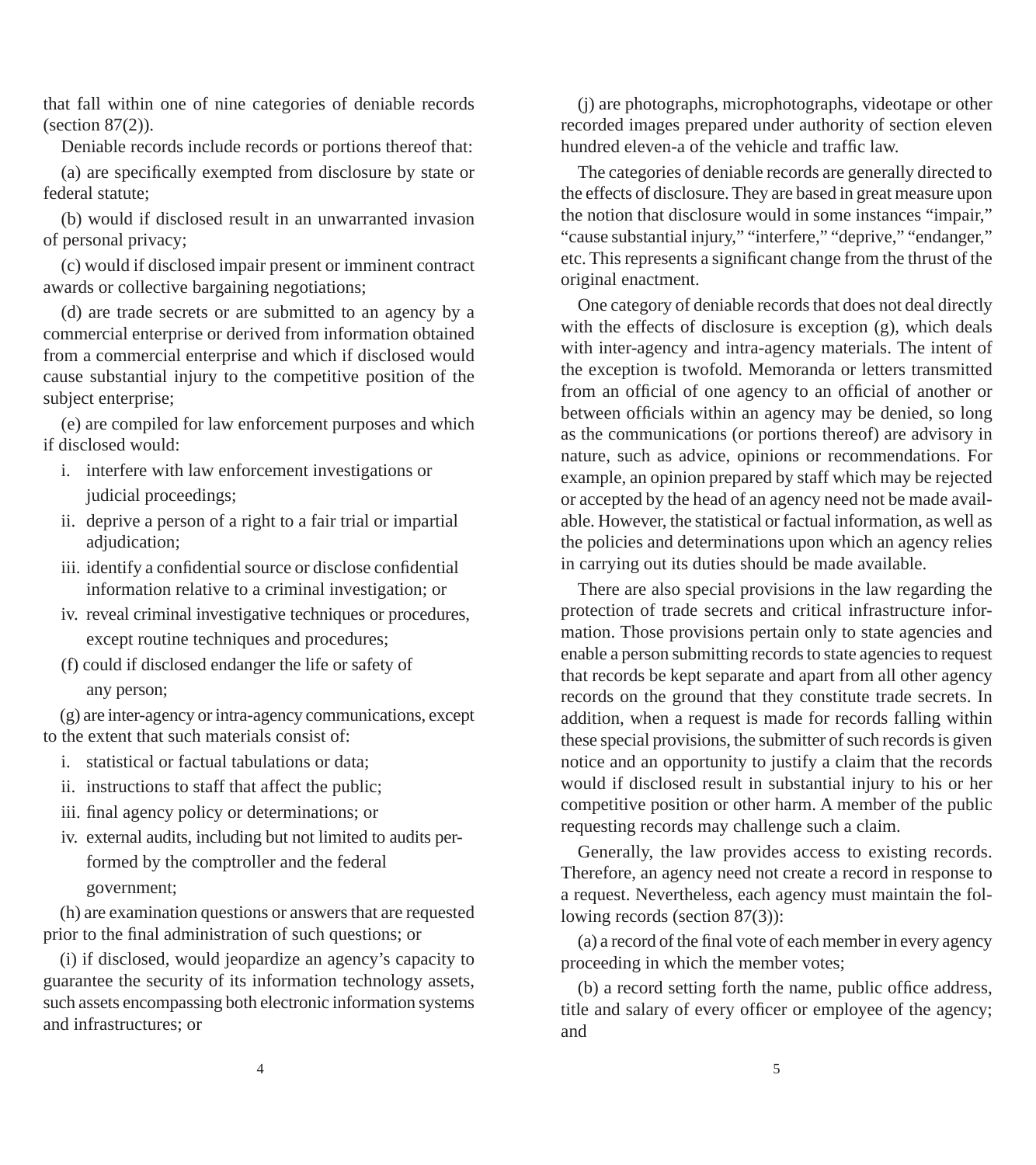(c) reasonably detailed current list by subject matter of all records in possession of an agency, whether or not the records are accessible.

## **Protection of privacy**

 One of the exceptions to rights of access, referred to earlier, states that records may be withheld when disclosure would result in "an unwarranted invasion of personal privacy" (section 87(2)(b)).

 Unless otherwise deniable, disclosure shall not be construed to constitute an unwarranted invasion of personal privacy when identifying details are deleted, when the person to whom a record pertains consents in writing to disclosure, or when upon presenting reasonable proof of identity, a person seeks access to records pertaining to him or her.

## *How to Obtain Records* **Subject matter list**

 As noted earlier, each agency must maintain a "subject matter list." The list is not a compilation of every record an agency has in its possession, but rather is a list of the subjects or file categories under which records are kept. It must make reference to all records in possession of an agency, whether or not the records are available. You have a right to know the kinds of records agencies maintain.

The subject matter list must be compiled in sufficient detail to permit you to identify the file category of the records sought.

## **Regulations**

 Each agency must adopt standards based upon general regulations issued by the committee. These procedures describe how you can inspect and copy records. The Committee's regulations and a model designed to enable agencies to easily comply are available on request and on the Committee's website.

## **Designation of records access offi cer**

 Under the regulations, each agency must appoint one or more persons as records access officer. The records access officer has the duty of coordinating an agency's response to public requests for records.

The records access officer is responsible for responding to requests directly or ensuring that agency personnel keep the subject matter list up to date, assist you in identifying records sought, make the records promptly available or deny access in writing, provide copies of records or permit you to make copies, certifying that a copy is a true copy and, if the records cannot be found, certify either that the agency does not have possession of the requested records or that the agency does have the records, but they cannot be found after diligent search.

 The regulations also state that the public shall continue to have access to records through officials who have been authorized previously to make information available.

## **Requests for records**

 An agency may ask you to make your request in writing. The law requires you to "reasonably describe" the record in which you are interested (section 89(3)). Whether a request reasonably describes records often relates to the nature of an agency's filing or recordkeeping system. If records are kept alphabetically, a request for records involving an event occurring on a certain date might not reasonably describe the records. Locating the records in that situation might involve a search for the needle in the haystack, and an agency is not required to engage in that degree of effort. The responsibility of identifying and locating records sought rests to an extent upon the agency. If possible, you should supply dates, titles, file designations, or any other information that will help agency staff to locate requested records, and it may be worthwhile to find out how an agency keeps the records of your interest (*i.e.,* alphabetically, chronologically or by location) so that a proper request can be made.

 The law also provides that agencies must accept requests and transmit records requested via email when they have the ability to do so. For additional guidance concerning email requests, see the website.

Within five business days of the receipt of a written request for a record reasonably described, the agency must make the record available, deny access in writing giving the reasons for denial, or furnish a written acknowledgment of receipt of the request and a statement of the approximate date when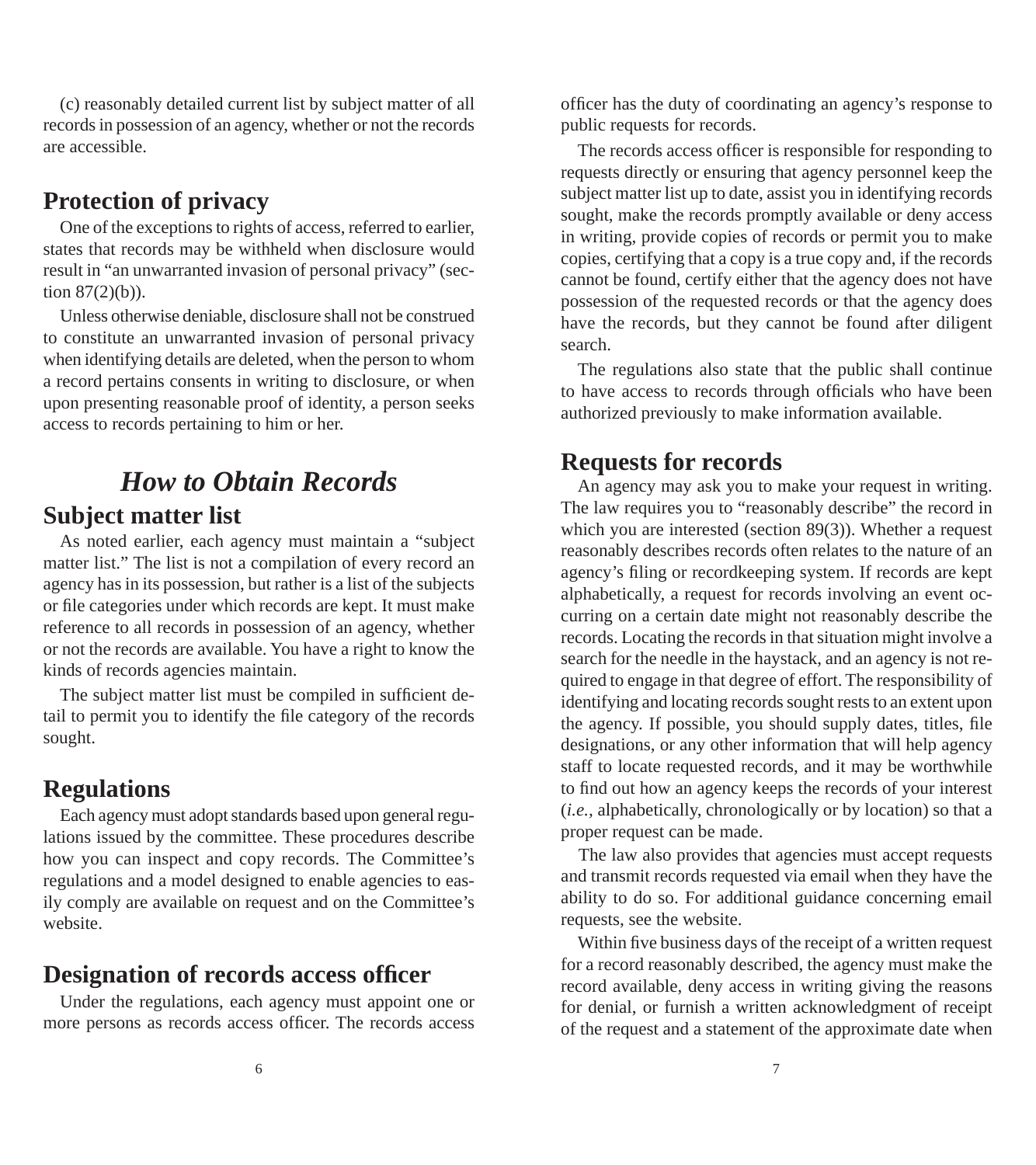the request will be granted or denied, which must be reasonable in consideration of attendant circumstances, such as the volume or complexity of the request. The approximate date ordinarily cannot exceed 20 business days from the date of the acknowledgment of the receipt of a request. If it is known within five business days of receipt of the request that more than 20 business days will be needed to grant a request in whole or in part, the agency's acknowledgment must explain the reason and provide a specific date within which it will grant access. Similarly, if the agency acknowledges the receipt of a request and provides an approximate date within 20 business days that cannot be met, it is required to inform the person requesting the record, indicating the reason for the delay, and provide a specific date when it will grant access. When a specific date beyond 20 business days is given, it must be reasonable in relation to the circumstances of the request.

 If the agency fails to abide by any of the requirements concerning the time within which it must respond to a request, the request is deemed denied, and the person seeking the records may appeal the denial.

## **Fees**

 Copies of records must be made available on request. Except when a different fee is prescribed by statute, an agency may not charge for inspection, certification or search for records, or charge in excess of 25 cents per photocopy up to 9 by 14 inches (section  $87(1)(b)(iii)$ ). Fees for copies of other records may be charged based upon the actual cost of reproduction.

## **Denial of access and appeal**

 Unless a denial of a request occurs due to a failure to respond in a timely manner, a denial of access must be in writing, stating the reason for the denial and advising you of your right to appeal to the head or governing body of the agency or the person designated to determine appeals by the head or governing body of the agency. You may appeal within 30 days of a denial.

 Upon receipt of the appeal, the agency head, governing body or appeals officer has 10 business days to fully explain in writing the reasons for further denial of access or to provide access to the records. Copies of all appeals and the determina-

tions thereon must be sent by the agency to the Committee on Open Government (section 89(4)(a)). This requirement will enable the committee to monitor compliance with law and intercede when a denial of access may be improper. A failure to determine an appeal within 10 business days of its receipt is considered a denial of the appeal.

You may seek judicial review of a final agency denial by means of a proceeding initiated under Article 78 of the Civil Practice Law and Rules. When a denial is based upon one of the exceptions to rights of access that were discussed earlier, the agency has the burden of proving that the record sought falls within one or more of the exceptions (section 89(4) (b)).

 The Freedom of Information Law permits a court, in its discretion, to award reasonable attorney's fees to a person denied access to records. To do so, a court must find that the person denied access "substantially prevailed", and either that the agency had no reasonable basis for denying access or that it failed to comply with the time limits for responding to a request or an appeal.

## *Access to Legislative Records*

Section 88 of the Freedom of Information Law applies only to the State Legislature and provides access to the following records in its possession:

(a) bills, fiscal notes, introducers' bill memoranda, resolutions and index records;

 (b) messages received from the Governor or the other house of the Legislature, as well as home rule messages;

(c) legislative notification of the proposed adoption of rules by an agency;

 (d) transcripts, minutes, journal records of public sessions, including meetings of committees, subcommittees and public hearings, as well as the records of attendance and any votes taken;

 (e) internal or external audits and statistical or factual tabulations of, or with respect to, material otherwise available for public inspection and copying pursuant to this section or any other applicable provision of law;

 (f) administrative staff manuals and instructions to staff that affect the public;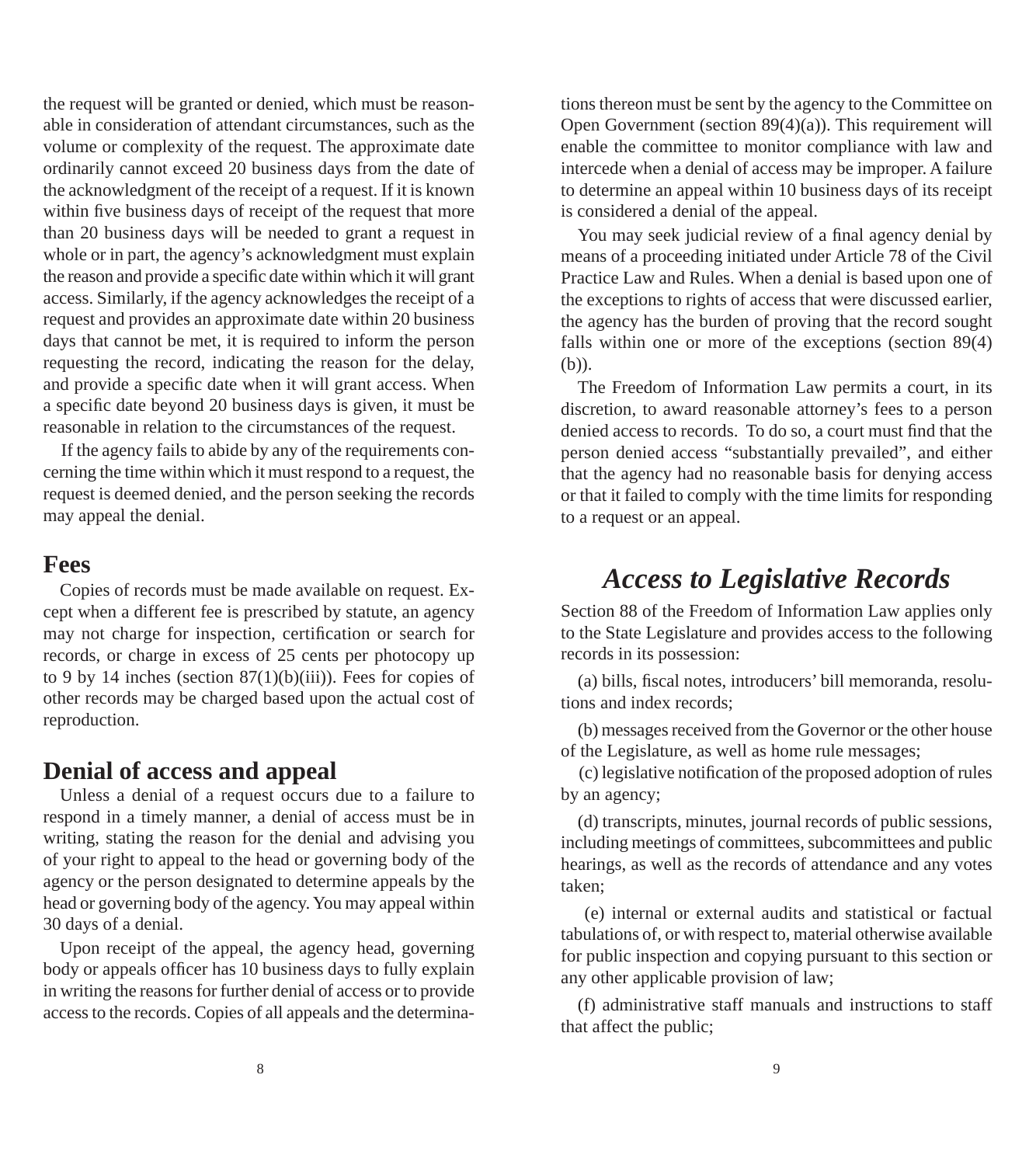$(g)$  final reports and formal opinions submitted to the Legislature;

(h) final reports or recommendations and minority or dissenting reports and opinions of members of committees, subcommittees, or commissions of the Legislature; and

 (i) any other records made available by any other provision of law.

 In addition, each house of the Legislature must maintain and make available:

 (a) a record of votes of each member in each session, committee and subcommittee meeting in which the member votes;

 $(b)$  a payroll record setting forth the name, public office address, title and salary of every officer or employee; and

 (c) a current list, reasonably detailed, by subject matter of any record required to be made available by section 88.

 Each house is required to issue regulations pertaining to the procedural aspects of the law. Requests should be directed to the public information officers of the respective houses.

## *Access to Court Records*

Although the courts are not subject to the Freedom of Information Law, section 255 of the Judiciary Law has long required the clerk of a court to "diligently search the files, papers, records and dockets in his office" and upon payment of a fee make copies of such items.

 Agencies charged with the responsibility of administering the judicial branch are not courts and therefore are treated as agencies subject to the Freedom of Information Law.

# *Sample Letters*

## **Requesting Records**

*Records Access Offi cer Name of Agency Address of Agency City, NY, ZIP code Re: Freedom of Information Law Request*  $Records Access$  *Officer: Under the provisions of the New York Freedom of Information*  Law, Article 6 of the Public Officers Law, I hereby request records *or portions thereof pertaining to (or containing the following) \_\_\_\_\_\_\_\_\_\_\_\_\_\_\_\_\_\_ (attempt to identify the records in which you* 

*are interested as clearly as possible). If my request appears to be extensive or fails to reasonably describe the records, please contact me in writing or by phone at* 

 *If there are any fees for copying the records requested, please inform me before filling the request (or: ... please supply the records without informing me if the fees are not in excess of \$\_\_\_\_).*

 *As you know, the Freedom of Information Law requires that an agency respond to a request within fi ve business days of receipt of a request. Therefore, I would appreciate a response as soon as possible and look forward to hearing from you shortly.* 

*If for any reason any portion of my request is denied, please inform me of the reasons for the denial in writing and provide the name and address of the person or body to whom an appeal should be directed.*

 *Sincerely,*

 *Signature Name Address City, State, ZIP code*

## **Appeal A Denial**

*Name of Agency Official Appeals Offi cer Name of Agency Address of Agency City, NY, ZIP code Re: Freedom of Information Law Appeal*

*Dear \_\_\_\_\_\_\_\_\_\_:*

 *I hereby appeal the denial of access regarding my request, which was made on \_\_\_\_\_\_\_\_\_\_ (date) and sent to \_\_\_\_\_\_\_\_\_\_ (records access offi cer, name and address of agency).* 

 *The records that were denied include:\_\_\_\_\_\_\_\_\_\_\_\_\_\_\_ (describe the records that were denied to the extent possible).* 

 *As required by the Freedom of Information Law, the head or governing body of an agency, or whomever is designated to determine appeals, is required to respond within 10 business days of the receipt of an appeal. If the records are denied on appeal, please explain the reasons for the denial fully in writing as required by law.* 

 *In addition, please be advised that the Freedom of Information Law directs that all appeals and the determinations that follow be sent to the Committee on Open Government, Department of State,*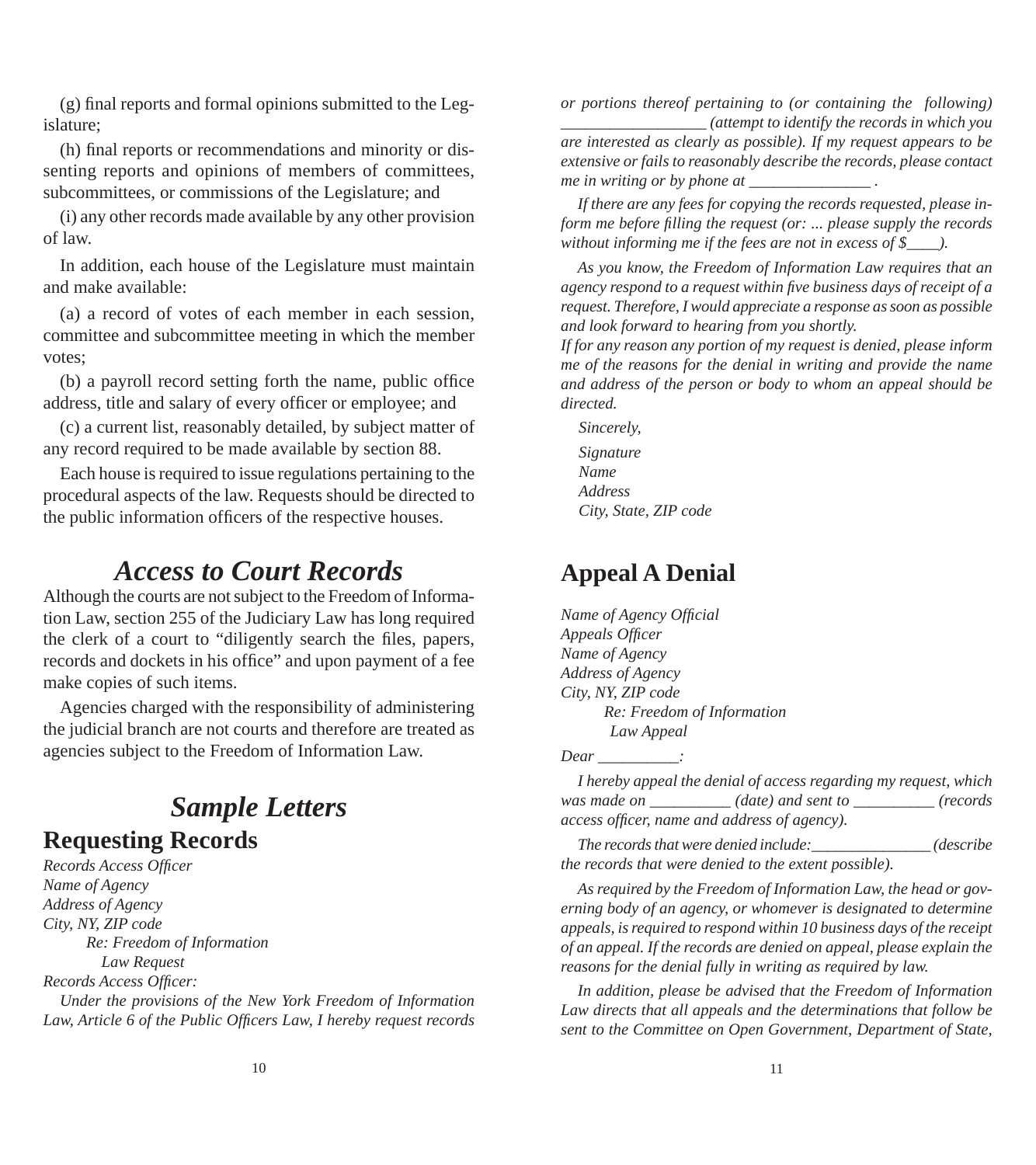*One Commerce Plaza, 99 Washington Ave., Albany, New York 12231.*

 *Sincerely, Signature Name Address City, State, ZIP code*

## *Open Meetings*

The Open Meetings or "Sunshine" Law went into effect in New York in 1977. Amendments that clarify and reaffirm your right to hear the deliberations of public bodies became effective on October 1, 1979.

 In brief, the law gives the public the right to attend meetings of public bodies, listen to the debates and watch the decisionmaking process in action.

 As stated in the legislative declaration in the Open Meetings Law (section 100): "It is essential to the maintenance of a democratic society that the public business be performed in an open and public manner and that the citizens of this state be fully aware of and able to observe the performance of public officials and attend and listen to the deliberations and decisions that go into the making of public policy."

## **What is a meeting?**

Although the definition of "meeting" was vague as it appeared in the original law, the amendments to the law clarify the definition in conjunction with expansive interpretations of the law given by the courts. "Meeting" is defined to mean "the official convening of a public body for the purpose of conducting public business." As such, any time a quorum of a public body gathers for the purpose of discussing public business, the meeting must be convened open to the public, whether or not there is an intent to take action, and regardless of the manner in which the gathering may be characterized. The definition also authorizes members of public bodies to conduct meetings by videoconference.

Since the law applies to "official" meetings, chance meetings or social gatherings are not covered by the law.

 Also, the law is silent with respect to public participation. Therefore, a public body may permit you to speak at open meetings, but is not required to do so.

## **What is covered by the law?**

 The law applies to all public bodies. "Public body" is defined to cover entities consisting of two or more people that conduct public business and perform a governmental function for the state, for an agency of the state, or for public corporations, including cities, counties, towns, villages and school districts, for example. In addition, committees and subcommittees consisting solely of members of a governing body are specifically included within the definition. Consequently, city councils, town boards, village boards of trustees, school boards, commissions, legislative bodies and sub/committees of those groups all fall within the framework of the law.

## **Notice of Meetings**

 The law requires that notice of the time and place of all meetings be given prior to every meeting.

 If a meeting is scheduled at least a week in advance, notice must be given to the public and the news media not less than 72 hours prior to the meeting. Notice to the public must be accomplished by posting in one or more designated public locations.

 When a meeting is scheduled less than a week in advance, notice must be given to the public and the news media "to the extent practicable" at a reasonable time prior to the meeting. Again, notice to the public must be given by means of posting.

 If videoconferencing is used to conduct a meeting, the public notice for the meeting must inform the public that videoconferencing will be used, identify the locations for the meeting, and state that the public has the right to attend the meeting at any of the locations.

## **When can a meeting be closed?**

 The law provides for closed or "executive" sessions under circumstances prescribed in the law. It is important to emphasize that an executive session is not separate from an open meeting, but rather is defined as a portion of an open meeting during which the public may be excluded.

 To close a meeting for executive session, the law requires that a public body take several procedural steps. First, a motion must be made during an open meeting to enter into executive session; second, the motion must identify "the general area or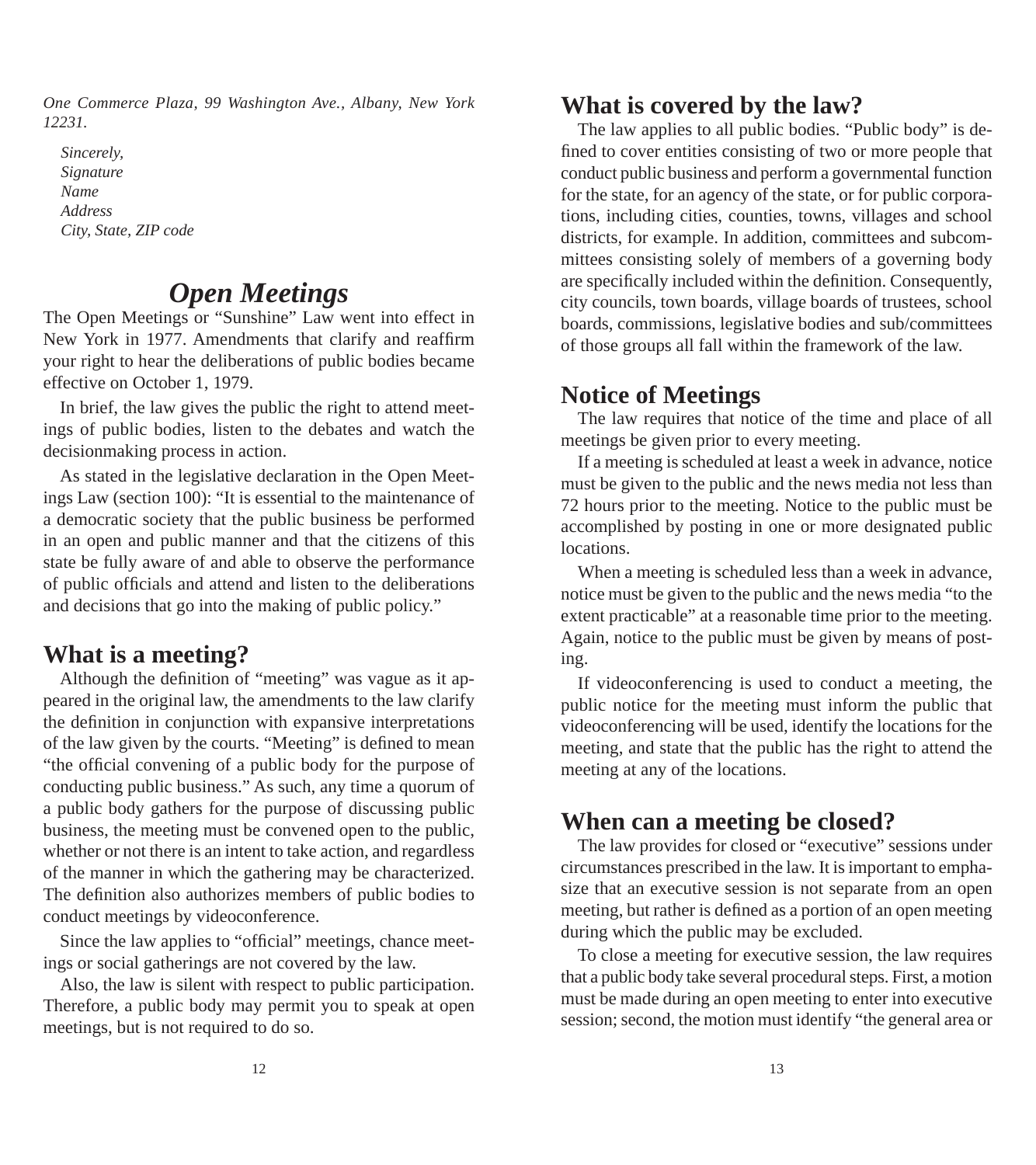areas of the subject or subjects to be considered;" and third, the motion must be carried by a majority vote of the total membership of a public body.

Further, a public body cannot close its doors to the public to discuss the subject of its choice, for the law specifies and limits the subject matter that may appropriately be discussed in executive session. The eight subjects that may be discussed behind closed doors include:

 (a) matters which will imperil the public safety if disclosed;

 (b) any matter which may disclose the identity of a law enforcement agency or informer;

 (c) information relating to current or future investigation or prosecution of a criminal offense which would imperil effective law enforcement if disclosed;

 (d) discussions regarding proposed, pending or current litigation;

 (e) collective negotiations pursuant to Article 14 of the Civil Service Law (the Taylor Law);

(f) the medical, financial, credit or employment history of a particular person or corporation, or matters leading to the appointment, employment, promotion, demotion, discipline, suspension, dismissal or removal of a particular person or corporation;

 (g) the preparation, grading or administration of examinations; and

 (h) the proposed acquisition, sale or lease of real property or the proposed acquisition of securities, or sale or ex change of securities held by such public body, but only when publicity would substantially affect the value thereof.

These are the only subjects that may be discussed behind closed doors; all other deliberations must be conducted during open meetings.

 It is important to point out that a public body can never vote to appropriate public monies during a closed session. Therefore, although most public bodies may vote during a properly convened executive session, any vote to appropriate public monies must be taken in public.

 The law also states that an executive session can be attended by members of the public body and any other persons authorized by the public body.

## **After the meeting — minutes**

If you cannot attend a meeting, you can still find out what actions were taken, because the Open Meetings Law requires that minutes of both open meetings and executive sessions must be compiled and made available.

 Minutes of an open meeting must consist of "a record or summary of all motions, proposals, resolutions and any matter formally voted upon and the vote thereon." Minutes of executive sessions must consist of "a record or summary of the final determination" of action that was taken, "and the date and vote thereon." Therefore, if, for example, a public body merely discusses a matter during executive session, but takes no action, minutes of an executive session need not be compiled. However, if action is taken, minutes of the action taken must be compiled and made available.

 It is also important to point out that the Freedom of Information Law requires that a voting record must be compiled that identifies how individual members voted in every instance in which a vote is taken. Consequently, minutes that refer to a four to three vote must also indicate who voted in favor, and who voted against.

## **Enforcement of the law**

 What can be done if a public body holds a secret meeting? What if a public body makes a decision during an executive session that should have been open?

 Any "aggrieved" person can bring a lawsuit. Since the law says that meetings are open to the general public, you would be aggrieved if you feel that you have been improperly excluded from a meeting or if you believe that an executive session was held that should have been open.

 Upon the judicial challenge, a court has the power to nullify action taken by a public body in violation of the law "upon good cause shown." In addition, a court also has the authority to award reasonable attorney fees to the successful party. This means that if you go to court and you win, a court may (but need not) reimburse you for your expenditure of legal fees.

 It is noted that an unintentional failure to fully comply with the notice requirements "shall not alone be grounds for invalidating action taken at a meeting of a public body."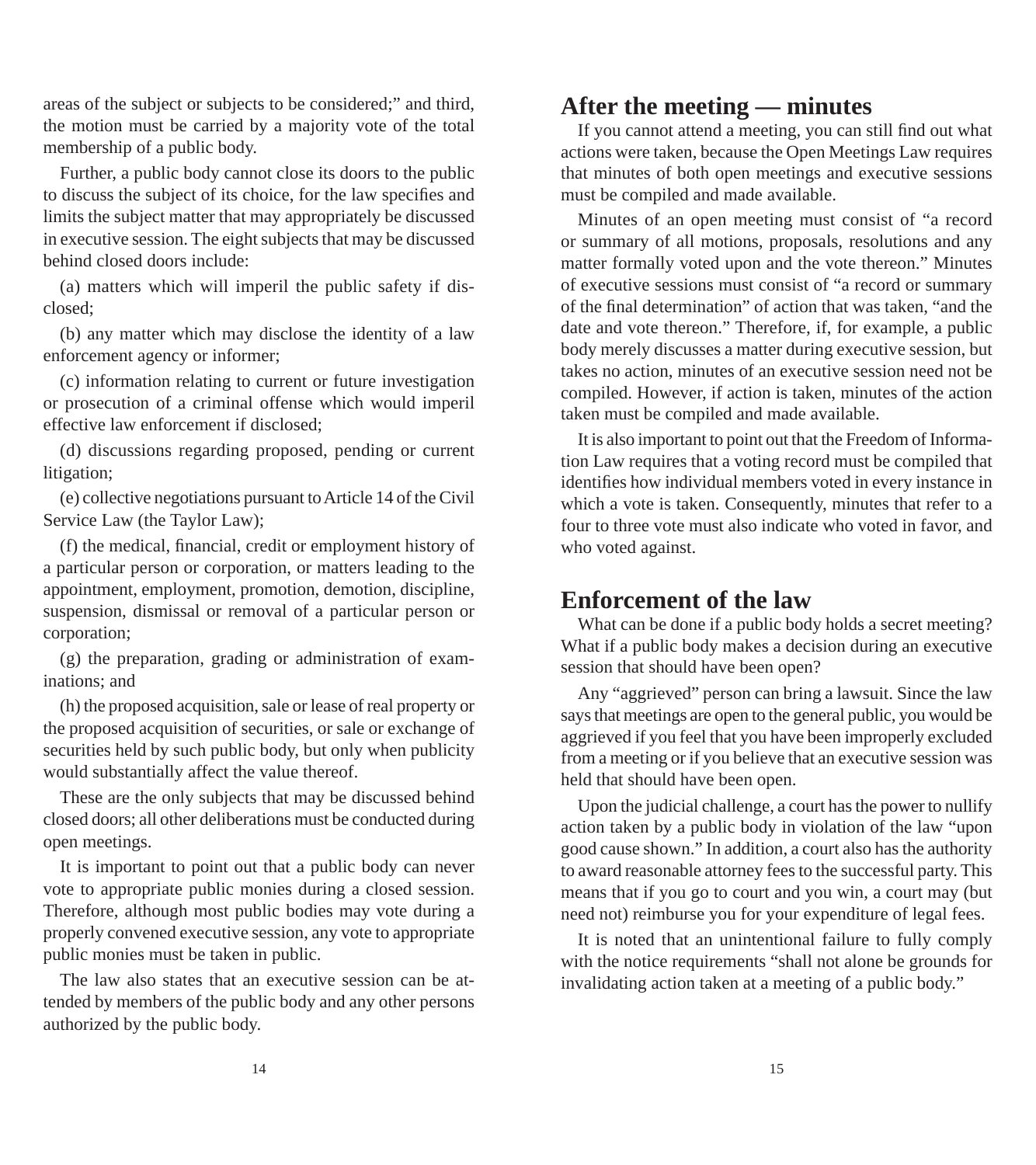#### **The site of meetings**

As specified earlier, all meetings of a public body are open to the general public. Moreover, the law requires that public bodies make reasonable efforts to ensure that meetings are held in facilities that permit "barrier-free physical access" to physically handicapped persons.

#### **Exemptions from the law**

The Open Meetings Law does not apply to:

 (1) judicial or quasi-judicial proceedings, except proceedings of zoning boards of appeals;

 (2) deliberations of political committees, conferences and caucuses; or

(3) matters made confidential by federal or state law.

 Stated differently, the law does not apply to proceedings before a court or before a public body that acts in the capacity of a court, to political caucuses, or to discussions concerning matters that might be made confidential under other provisions of law. For example, federal law requires that records identifying students be kept confidential. As such, a discussion of records by a school board regarding a particular student would constitute a matter made confidential by federal law that would be exempt from the Open Meetings Law.

## **Public participation and recording meetings**

 The Open Meetings Law provides the public with the right to attend meetings of public bodies, but it is silent concerning the ability of members of the public to speak or otherwise participate. Although public bodies are not required to permit the public to speak at their meetings, many have chosen to do so. In those instances, it has been advised that a public body should do so by adopting reasonable rules that treat members of the public equally.

 There is nothing in the Open Meetings Law dealing with the right of those in attendance to record meetings. However, judicial decisions indicate that any person present may record an open meeting (using either an audio or video recorder), so long as use of a recording device is not disruptive or obtrusive.